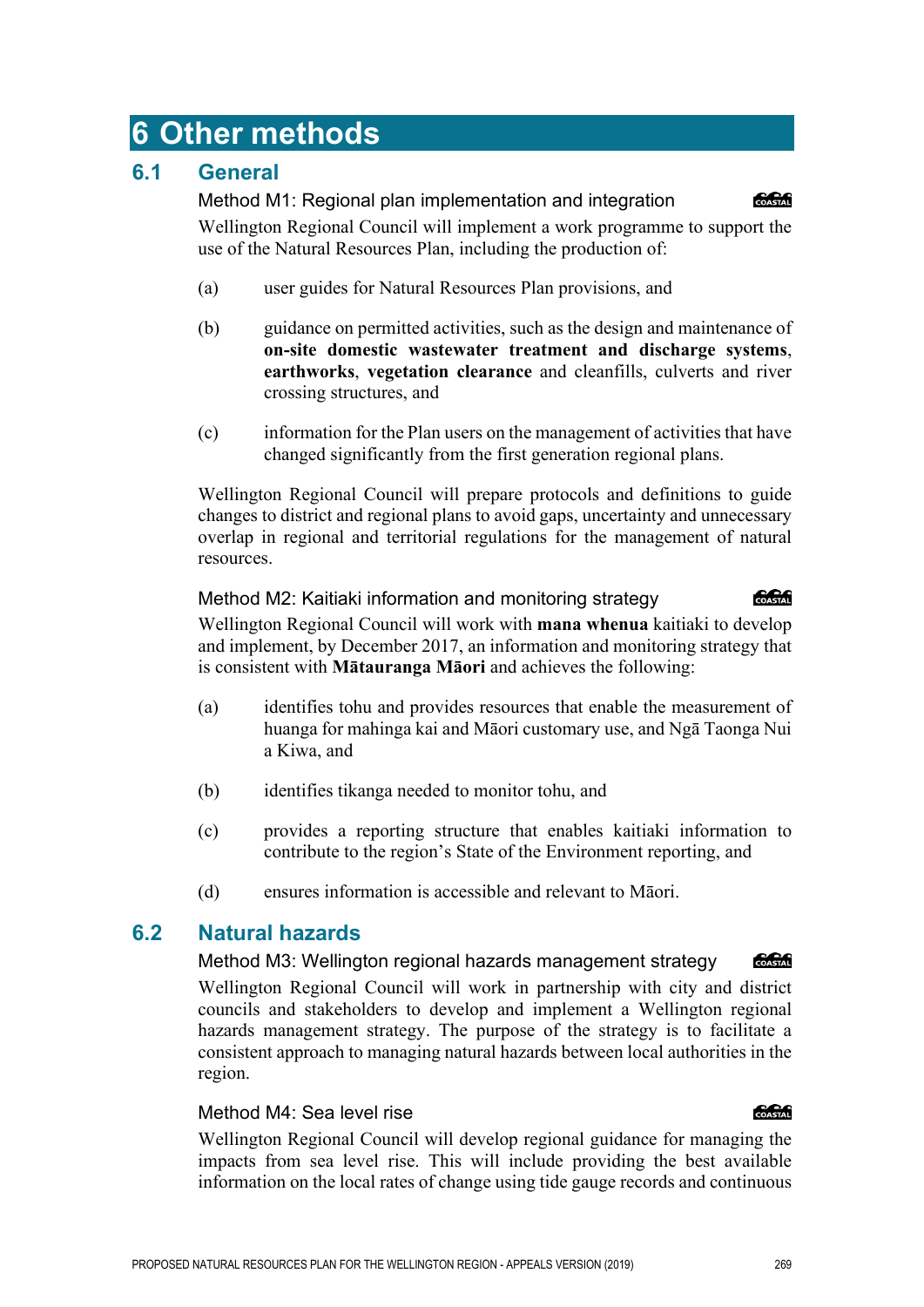GPS records to understand relative sea level change and forecast estimates using the latest internationally peer-reviewed science and measurements.

Forecasts of sea level rise will be reviewed after each Intergovernmental Panel on Climate Change report and a re-analysis of the local rates of sea level change will be undertaken at least every 10 years.

The purpose of this is to enable a consistent approach between local authorities to manage climate change related coastal hazards.

## **6.3 Air quality**

#### Method M5: Polluted airsheds

Wellington Regional Council will work with central government agencies, city and district councils and stakeholders to develop and implement airshed action plans for **polluted airsheds**. The action plans will identify and address the human and social behaviour changes required to meet the National Environmental Standards for Air Quality by 2020.

## **6.4 Land and water**

## **6.4.1 Implementing the National Policy Statement for Freshwater Management**

#### Method M6: National Policy Statement for Freshwater Management strategy

Wellington Regional Council, in partnership with their iwi partners, will give full effect to the National Policy Statement for Freshwater Management (2014) (NPS-FM) through a programme of defined time-limited stages in accordance with Policy E1(c) of the NPS-FM. Council's NPS-FM implementation programme, and detail on the **whaitua implementation programmes,** are publically available on websites maintained by Council and the Ministry for the Environment.

## Method M7: Outstanding water bodies

Wellington Regional Council will:

- (a) review criteria in the Regional Policy Statement for the Wellington Region 2013 used to identify outstanding rivers and lakes for indigenous ecosystem values, and
- (b) work with relevant statutory agencies and stakeholders to establish use an expert panel to develop and apply criteria for outstanding recreational values of rivers and lakes in the region, and
- (c) work with territorial authorities to develop and apply criteria for outstanding landscape values of rivers and lakes, and
- (d) work with **mana whenua** to develop and apply criteria to identify water bodies with outstanding cultural and spiritual values by June 2021, and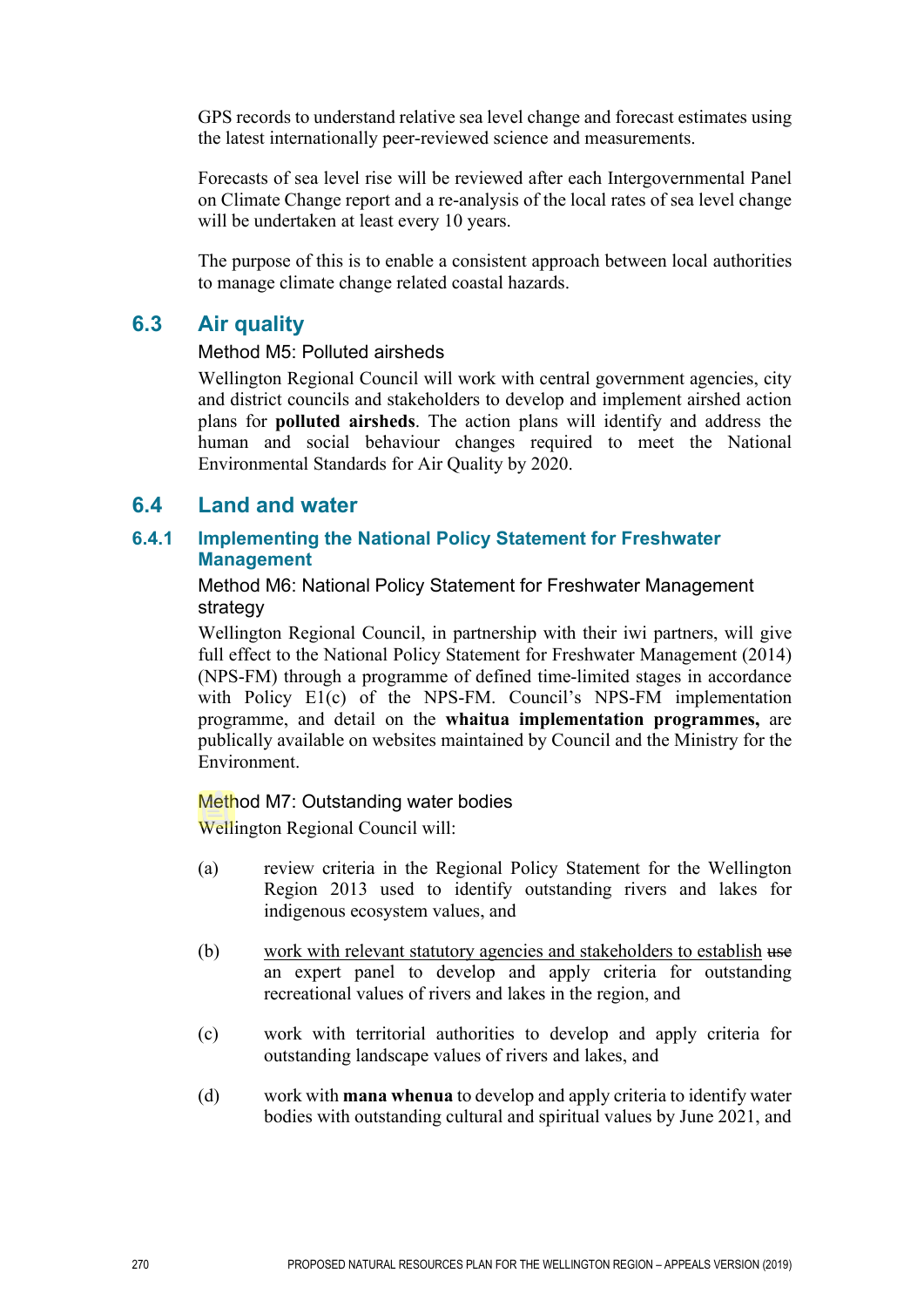(e) amend the Plan, after consultation with interested parties, through plan change or variation to include outstanding rivers and lakes identified in  $(a)$ ,  $(b)$ ,  $(c)$  and  $(d)$  above.

## **6.4.2 Te Awarua-o-Porirua Harbour restoration**

#### Method M8: Te Awarua-o-Porirua Harbour restoration

COASTAL

Wellington Regional Council will work in partnership with Ngāti Toa Rangatira, Porirua City Council, Wellington City Council, and stakeholders to address ecological **restoration** in Te Awarua-o-Porirua Harbour. The parties will work with landowners and community groups in order to:

- (a) reduce the amount of sediment entering the harbour, and
- (b) reduce the amount of pollutants entering the harbour, and
- (c) restore estuarine and freshwater environments.

## **6.4.3 Wairarapa Moana**

## Method M9: Wairarapa Moana

Wellington Regional Council will work in partnership with Kahungunu ki Wairarapa, Rangitāne o Wairarapa, landowners and the community to restore the ecological values and improve the water quality of **Wairarapa Moana**. Management activities will include, but are not limited to:

- (a) monitoring, including kaitiaki and landowner information and monitoring, and
- (b) protecting and restoring the habitats of indigenous plants and animals, and
- (c) managing pest plants and animals, and introduced aquatic species that impact on indigenous biodiversity and
- (d) incorporating ecological, cultural and economic values into flood protection practices.

## **6.4.4 Improving water quality**

Method M10: Water quality investigations and remediation actions  $\frac{6.666}{6.0660}$ Wellington Regional Council will further investigate effects, establish or confirm causality, and through the **whaitua implementation programme** develop appropriate remediation and/or containment programmes to address water quality issues in the catchments and/or groundwater zones for the following priority areas:

- (a) Parkvale Stream examine reasons for elevated nitrate and periphyton levels, and the associated Taratahi groundwater zone for elevated nitrate levels, by 2017, and
- (b) Te Ore Ore, Tauherenikau and Martinborough groundwater examine reasons for elevated nitrate levels, by 2017, and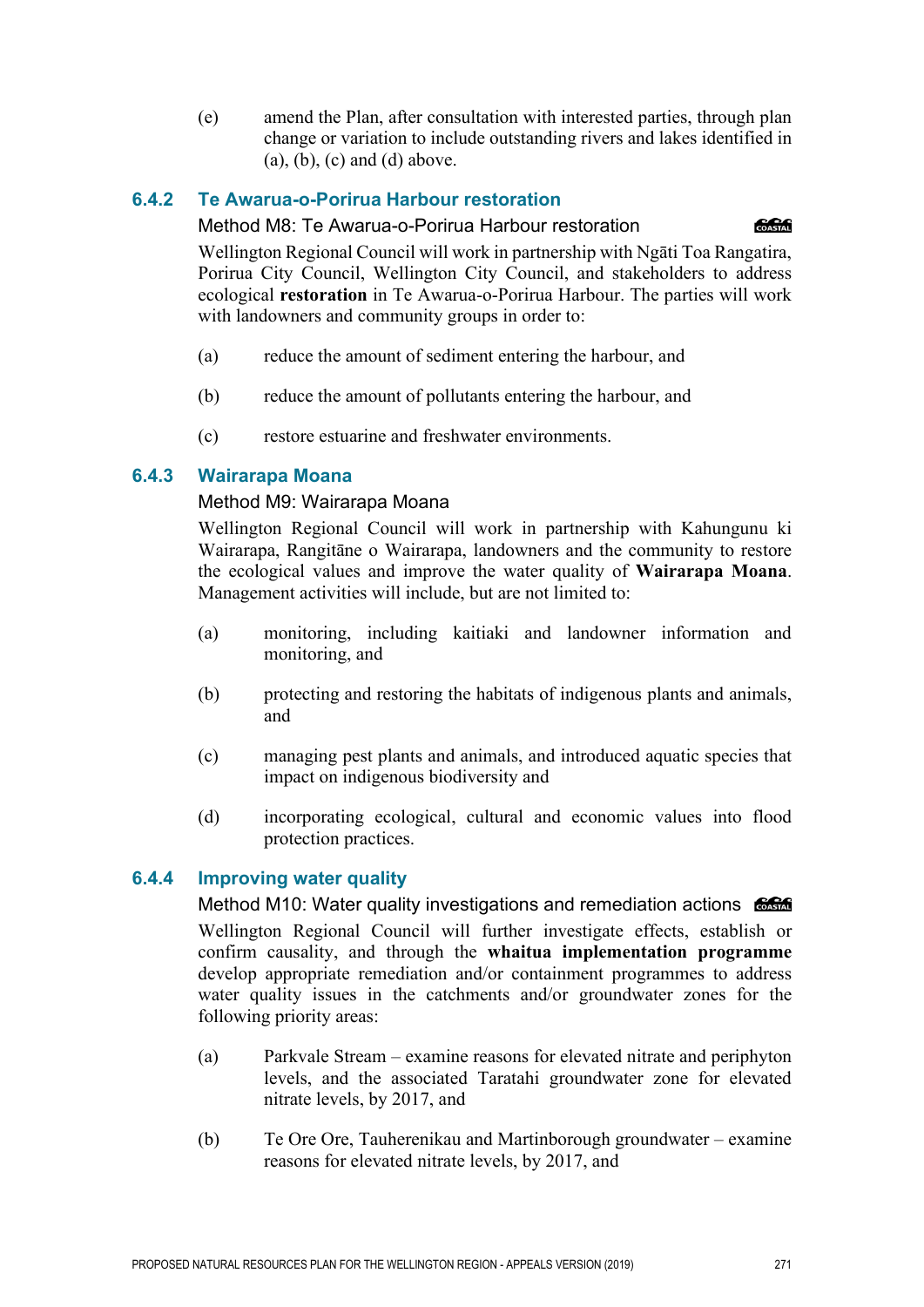- (c) Waipoua River and Ruamāhanga River examine reasons for elevated toxic cyanobacteria events, by 2018, and
- (d) Te Awa Kairangi/Hutt River examine reasons for elevated toxic cyanobacteria events, by 2018, and
- (e) Te Horo groundwater examine reasons for elevated nitrate levels, by 2018, and
- (f) Ōtaki groundwater examine reasons of elevated nitrate levels, by 2018, and
- (g) Mangaone Stream examine reasons for poor macroinvertebrate community health and elevated macrophyte growth, by 2018, and
- (h) Mangapouri Stream examine reasons for poor macroinvertebrate community health, elevated macrophyte growth and elevated faecal contamination, by 2018, and
- (i) Lake Waitawa examine reasons for elevated nutrient, phytoplankton and planktonic cyanobacteria levels, by 2018, and
- (j) Waiwhetū Stream examine reasons for poor macroinvertebrate community health, by 2019, and
- (k) Awhea River examine reasons for poor macroinvertebrate community health, by 2019, and
- (l) Riversdale groundwater examine reasons for elevated nitrate levels, by 2019, and
- (m) Whangaehu River examine reasons for poor macroinvertebrate community health, by 2019.

## **6.5 Land use**

Method M11: Assessment and reporting of Wellington Regional Council works, operations and services for integrated catchment management Wellington Regional Council will assess and report on how their works, operations and services adhere to the principles of integrated catchment management, as described in Policy P1, by requiring:

- (a) each department to assess the works, operations and services that affect or potentially affect the Plan objectives and policies for land and water, and
- (b) each department to report annually on the individual and cumulative effects or potential effects of their activities on the achievement of the Plan objectives and policies for land and water.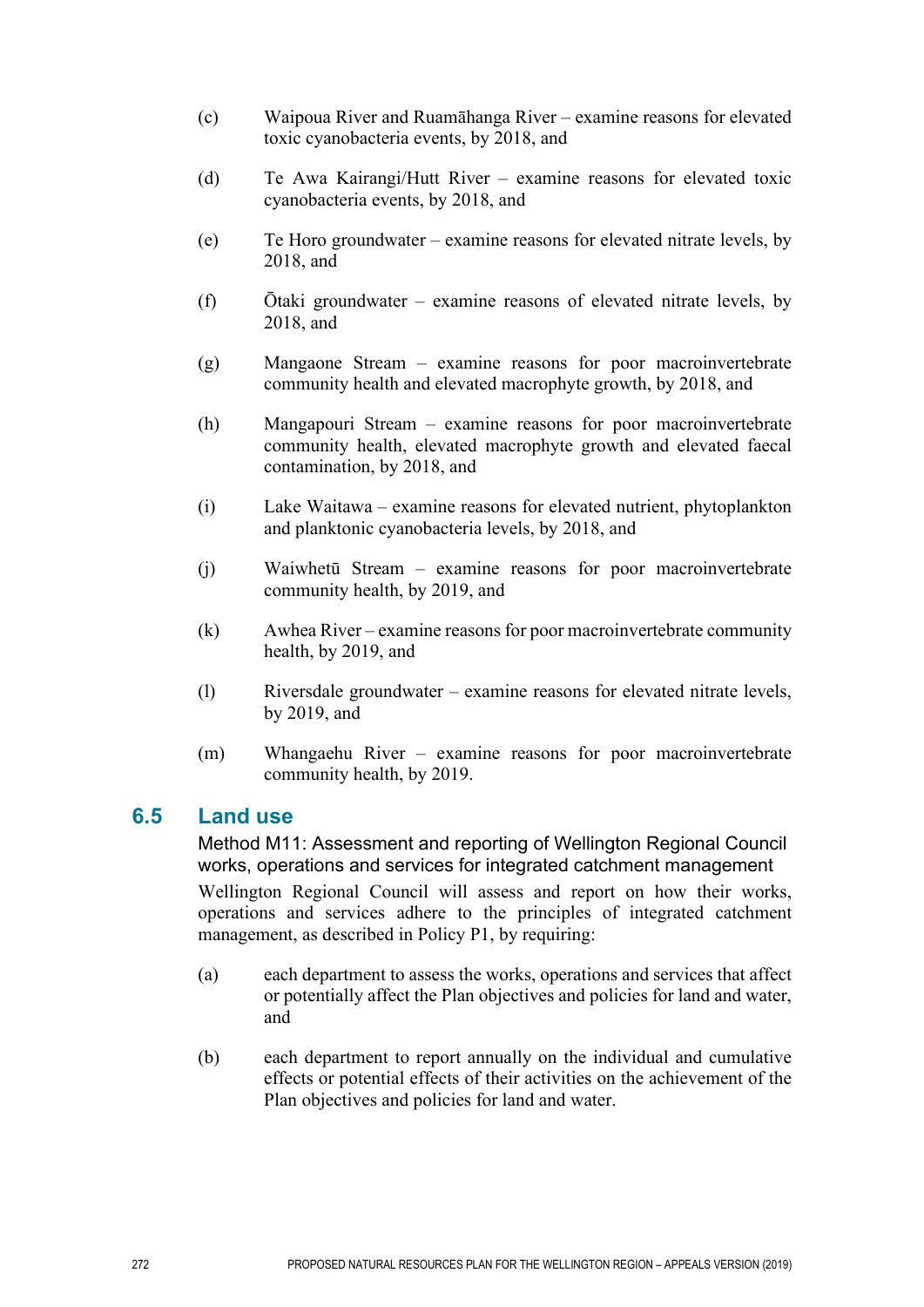#### Method M12: Sustainable land management practices



Wellington Regional Council will encourage sustainable land management by:

- (a) providing research, advice and promoting **good management practices**, developed in partnership with territorial authorities and rural and urban landowners and industries, and
- (b) working in partnership with affected landowners to identify **Category 1 surface water bodies** and **Category 2 surface water bodies**, and
- (c) developing, and assisting with the implementation of riparian management plans, critical source area management plans, farm plans and farm environment plans across a number of priority catchments, including:
	- (i) providing assistance with riparian planting, and erosion and sediment control for 50% of farms in the Taueru River, Kopuaranga River and Huangarua River catchments by 2025, and
	- (ii) providing assistance with riparian planting, nutrient and erosion and sediment control for 50% of properties in the Mangatarere River and Taratahi/Parkvale stream catchments by 2025 and Lake Wairarapa and Whareama River estuary catchments by 2023, and
- (d) collecting and providing biophysical information needed for adaptive management, and
- (e) providing plants through the Akura Conservation Centre for erosion control and riparian and wetland management, and
- (f) providing incentives, such as assistance with costs and labour associated with riparian and wetland fencing, planting and pest control.

#### Method M12A: Sustainable urban development

Wellington Regional Council will work with city and district councils and Kainga Ora – Homes and Communities when they are considering where to provide for future urban growth areas and how to manage development within these areas to provide better integration of functions through strategic spatial planning.

As part of that process the Wellington Regional Council will provide input that considers the capacity for, and effects of development, in terms of the lifesupporting capacity of air, water, soil and ecosystems, and identified sites of significance, and that supports the strategic integration of infrastructure with land use.

#### Method M13: Wairarapa water races

Wellington Regional Council will work with Wairarapa district councils, **water race** committees and landowners to characterise the hydrology, water quality,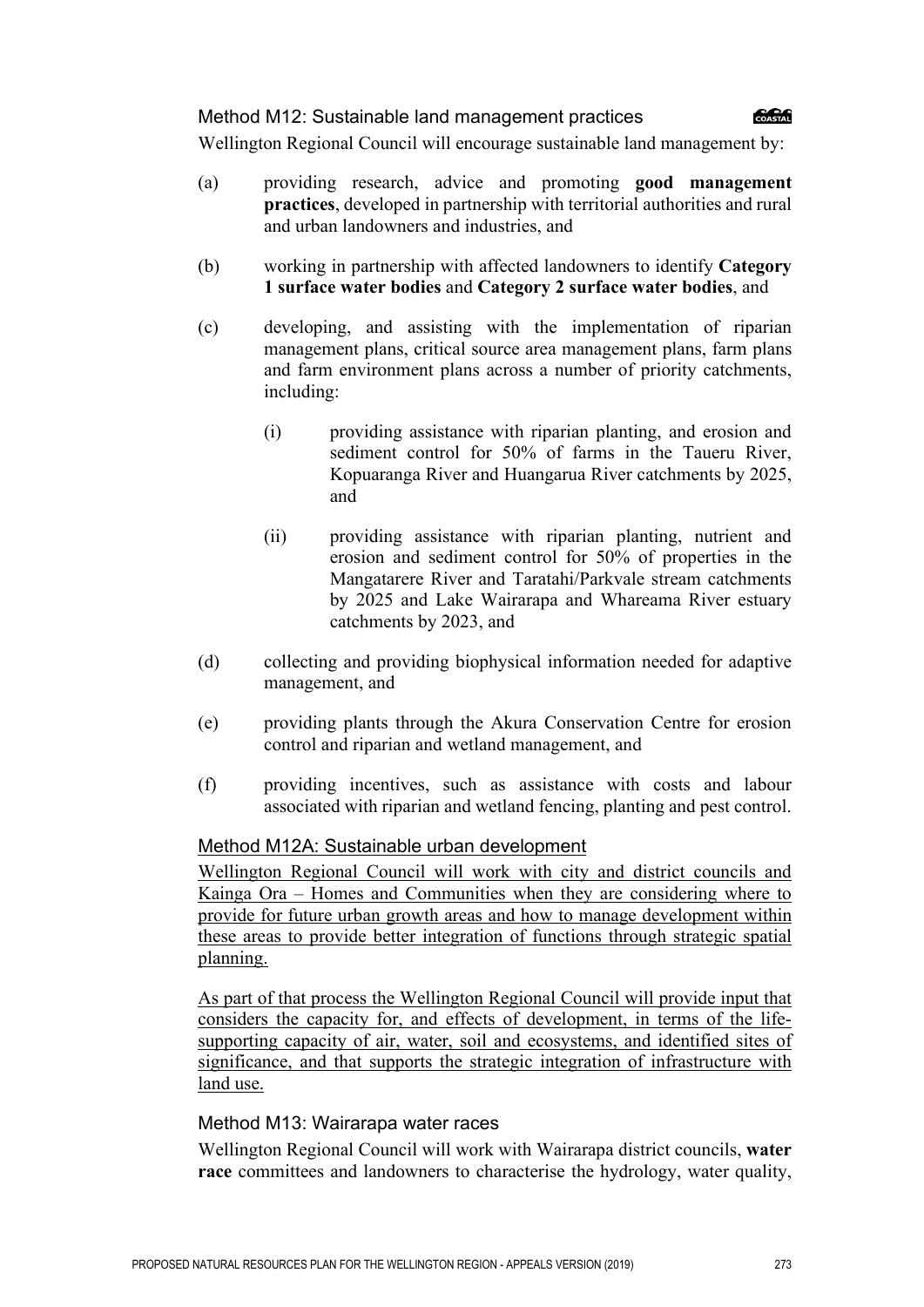ecology, and the economic, social, heritage and cultural values of the Wairarapa water races to develop management options for the **water race** systems by 2017. The management options include, but are not limited to:

- (a) identifying areas of management overlap and potential integration, (such as existing individual water race and district-wide by-laws, regional consents for the discharge of water to rivers from the races, and runoff and discharges to the races), and
- (b) options for increasing efficiency including opportunities for transfer of water takes or providing alternatives to the use of **water races**, and
- (c) options for retaining ecological values, and
- (d) options for improving water quality, and
- (e) opportunities for shared services, such as consent monitoring, education, and best practice, and
- (f) using a plan change or variation specific to rules for **livestock** access to **water races**.

#### Method M14: Maintenance of drains and highly modified rivers or streams

Wellington Regional Council, in collaboration with landowners, industry, and other relevant organisations and stakeholders, will develop and implement an education programme, including good management practice guidelines, procedures and tools, to support the implementation of Rule R121: Maintenance of **drains** and **highly modified rivers or streams** and R122: Removing vegetation.

The aim of this programme is to:

- (a) assist landowners and drain maintenance contractors to identify the different types of waterways on a property (**drains / highly modified rivers or streams** and unmodified rivers or streams**)**, and be aware of their ecological values, and
- (b) reduce the extent and frequency of maintenance activities associated with **drains** and highly **modified rivers or streams**, including by implementing riparian and land management practices that **minimise** inputs of sediment and nutrients to waterways, and
- (c) identify and support the uptake of good management practice maintenance activities for **drains** and **highly modified rivers or streams**.

#### Method M14A: Mapping of drains and highly modified rivers and streams

Wellington Regional Council will: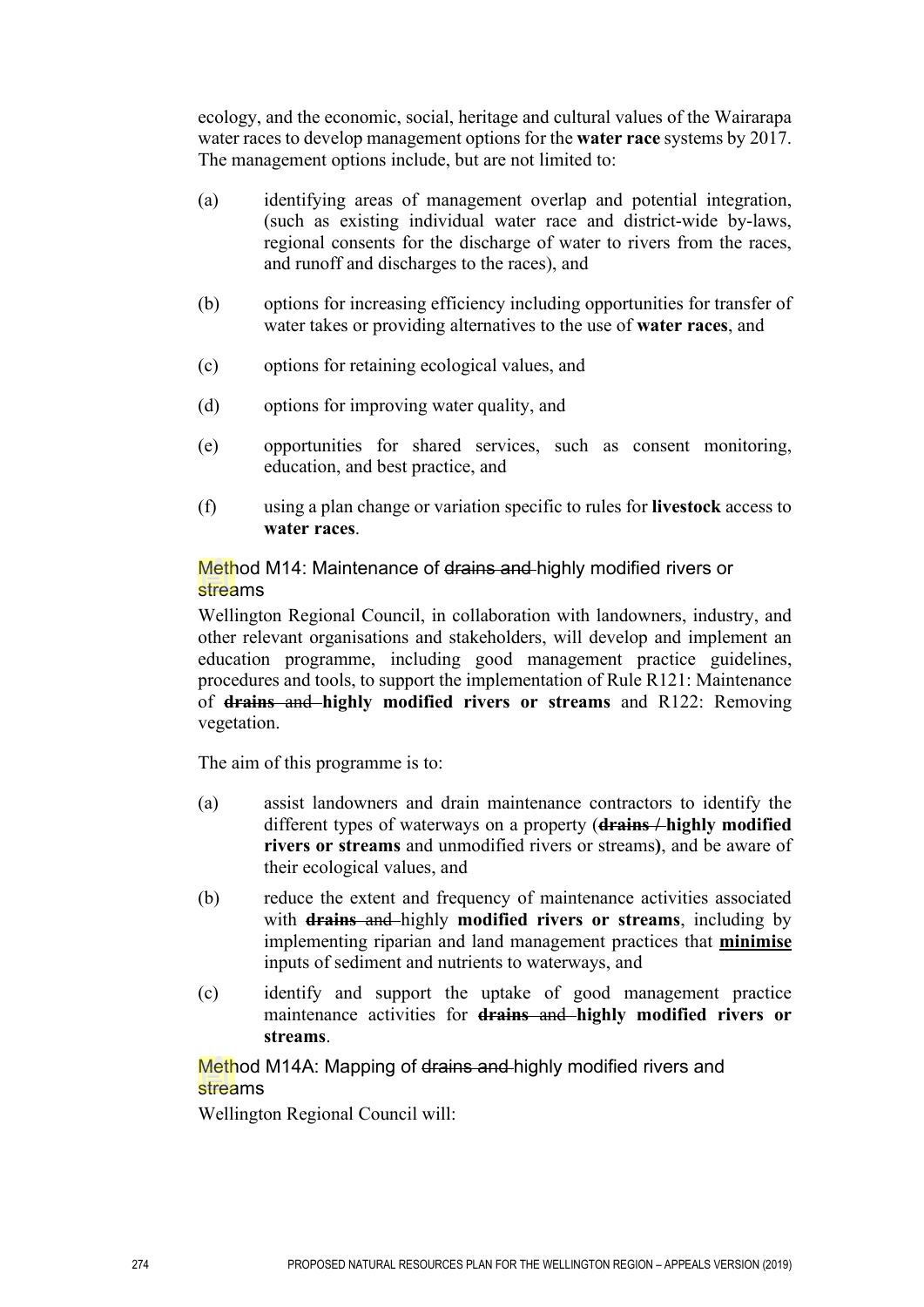- (a) maintain and update the a map layer that identifies **drains** and **highly modified rivers or streams** to assist with the implementation of Rules R121, and R122 by 30 June 2019, and
- (b) where requested, assist landowners to identify whether they have a **highly modified river or stream** on their property.

## **6.6 Stormwater**

Method M15: Regional Collaborative stormwater working groups COASTAL Wellington Regional Council will facilitate a regional stormwater forum that will work collaboratively with city and district councils, Waka Kotahi New Zealand Transport Agency, and with **mana whenua** in a regional **stormwater** working group to:

- (a) work collaboratively prior to consents being lodged to support the implementation of the new consenting framework as set out in the Plan, including the development of **stormwater** management strategies and plans, a monitoring and reporting framework and ensuring coordination and consistency with the relevant part(s) of a **whaitua implementation programme**, and
- (b) coordinate **stormwater** management within the region and create efficiencies where possible, such as through **stormwater** education programmes or integrated planning for **stormwater** management within urban growth overlay areas, and
- (c) develop common understanding and design standards with regard to evaluating resource consents for new urban development ad subdivision to reduce any potential inconsistencies with advice and decision making.

# **6.7 Contaminated land**

## Method M16: Contaminated land

Wellington Regional Council will work with city and district councils and stakeholders to develop and implement a Wellington regional contaminated land management strategy to identify and assess contaminated land in the region. Where contaminated land is found to discharge contaminants into surface water or groundwater, including **stormwater**, a site-specific action plan will be developed to remedy the discharge where appropriate.

# **6.8 Waste reduction and efficient use of water and energy**

Method M17: Reduce waste and use water and energy efficiently

Wellington Regional Council will work with city and district councils and industries to reduce waste and encourage the efficient use of water and energy by:

(a) providing information to support compliance with permitted activity conditions for land uses such as cleanfills, landfills, farm refuse dumps and offal pits, and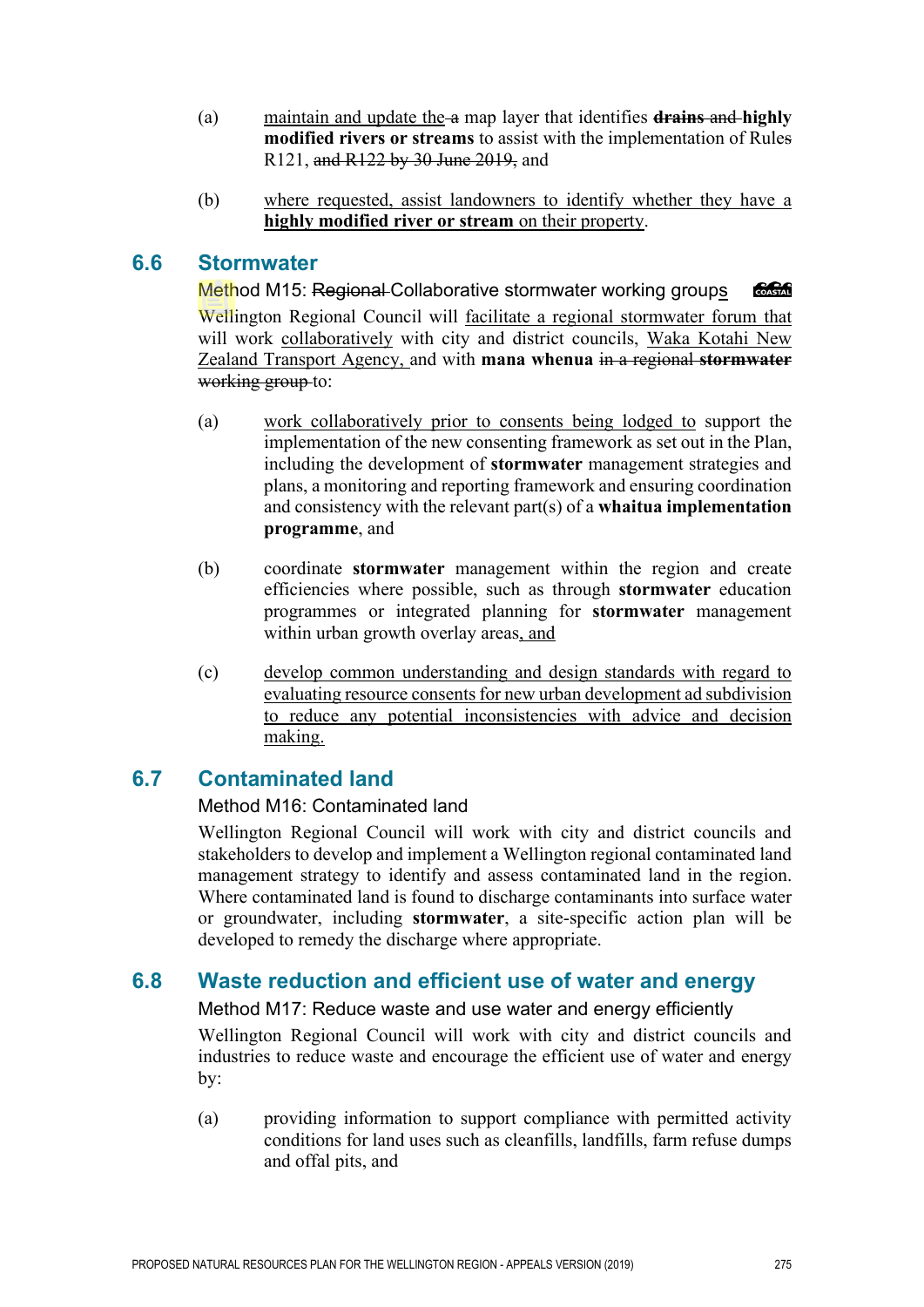- (b) identifying opportunities and priorities for discharging to land rather than water, and
- (c) assisting the community to adopt sustainable practices and product-stewardship to:
	- (i) reduce, reuse or recycle waste, and
	- (ii) use water and energy efficiently, and
	- (iii) conserve water and energy.

#### Method M18: Water use groups

Wellington Regional Council will work in partnership with water user groups to:

- (a) support water user groups, or voluntary agreements between water users, to share takes and manage allocations, and
- (b) support water user groups to assist with water sharing during times of restrictions or when the catchment is fully allocated, and
- (c) provide, where available, accurate technical information to assist user groups.

#### Method M19: Water management

The Wellington Regional Council will work with city and district councils, water users and industry groups to encourage the efficient use of water, including by:

- (a) establishing, operating, and making publicly available a freshwater accounting system for the region, and
- (b) promoting and providing advice on measuring and reporting of water permits, including the use of real-time, telemetered water measuring systems compatible with Wellington Regional Council's water use data management system, and
- (c) promoting and providing advice on suitable models that consider land use, crop use and other site physical factors that will meet the efficient use criteria in Schedule Q (efficient use) of the Plan, and
- (d) exploring alternatives to the use of water races, and
- (e) exploring alternative management options for water races, and
- (f) assisting landowners, communities and organisations to conserve water and use it efficiently, and
- (g) promoting water storage outside river beds.

*Note*: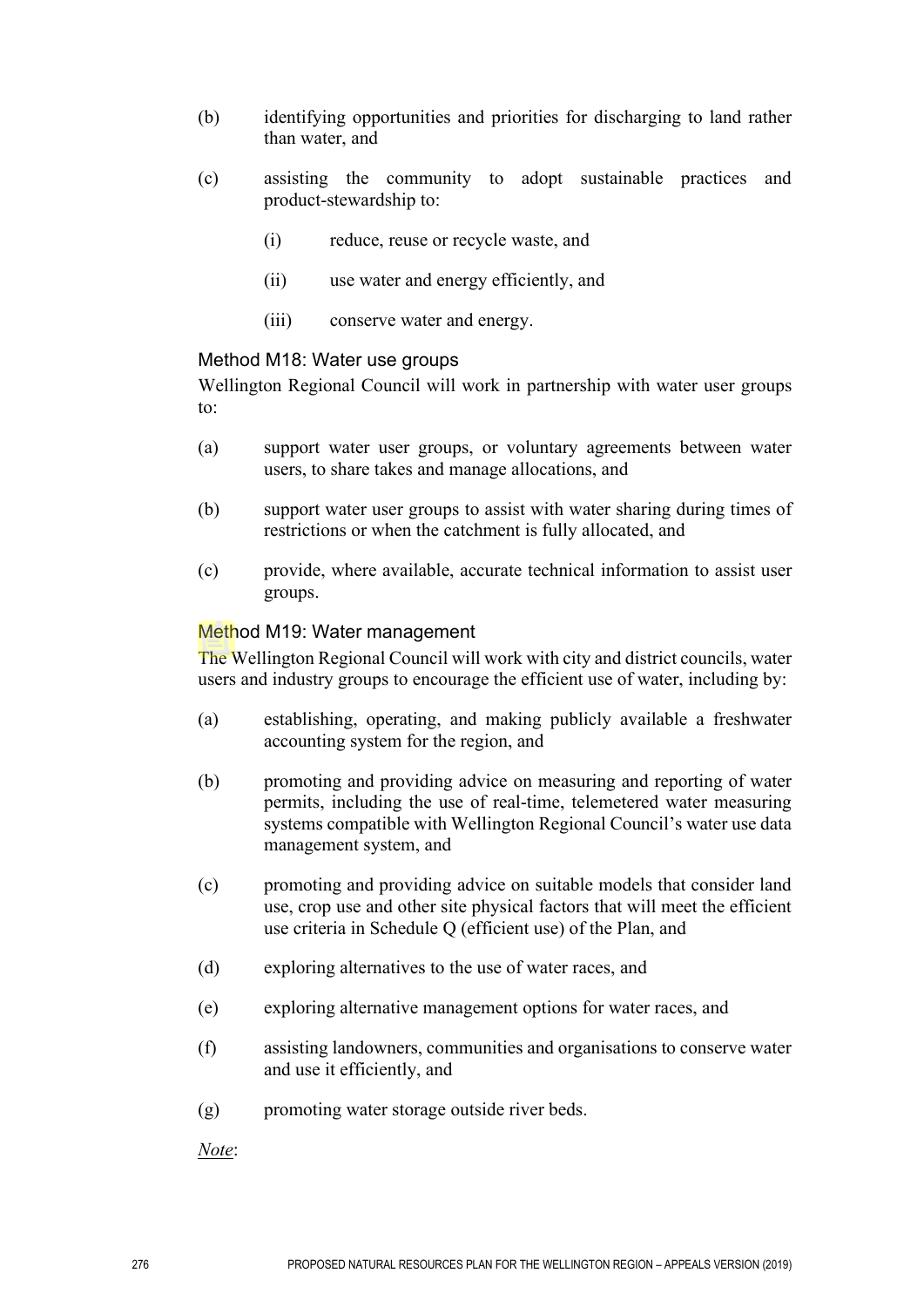The community drinking water supplier for the Wellington Harbour and Hutt Valley Whaitua may seek a plan change to maintain security of the **community drinking water supply** in the future, in the event that the community drinking water supplier considers it is necessary.

Method M19A: Minimum flows and core allocation in Ruamāhanga **ang Common** Whaitua

The Wellington Regional Council will:

- (a) investigate Category A takes to confirm the level of direct connection to surface water bodies, and
- (b) undertake targeted investigations to review minimum flow and allocation limits, including Parkvale Stream, Booths Creek, Makoura Stream, Kuripuni Stream, and Tauanui and Turanganui Rivers, and
- (c) increase the number of low-flow monitoring points, and
- (d) investigate the size and nature of groundwater resources, including in the Pirinoa Terraces, Parkvale, Waiohine and Waingawa parts of the Ruamāhanga Whaitua, and
- (e) investigate integrated solutions for water reliability in partnership with mana whenua, water users, territorial authorities within the Ruamāhanga Whaitua community.

# **6.9 Biodiversity**

## Method M20: Wetlands

Wellington Regional Council will work in partnership with **mana whenua**, landowners, territorial authorities, and the community to:

- (a) promote the value of wetlands and advocate for their management, **restoration** and protection, and
- (b) provide guidance to landowners with wetlands on their **property** to assist with the management of those wetlands, including identification of wetland type, wetland boundaries, and appropriate management, and
- (c) develop and implement **Wetland Restoration Management Plans** in partnership with landowners for **outstanding natural wetlands** and **significant natural wetlands** as required, and
- (d) provide incentives to landowners, such as assistance with the costs of riparian and wetland fencing, planting and pest control, and
- (e) encourage and assist with the legal protection of wetlands through covenanting with the QEII National Trust, the Department of Conservation and Ngā Whenua Rahui.

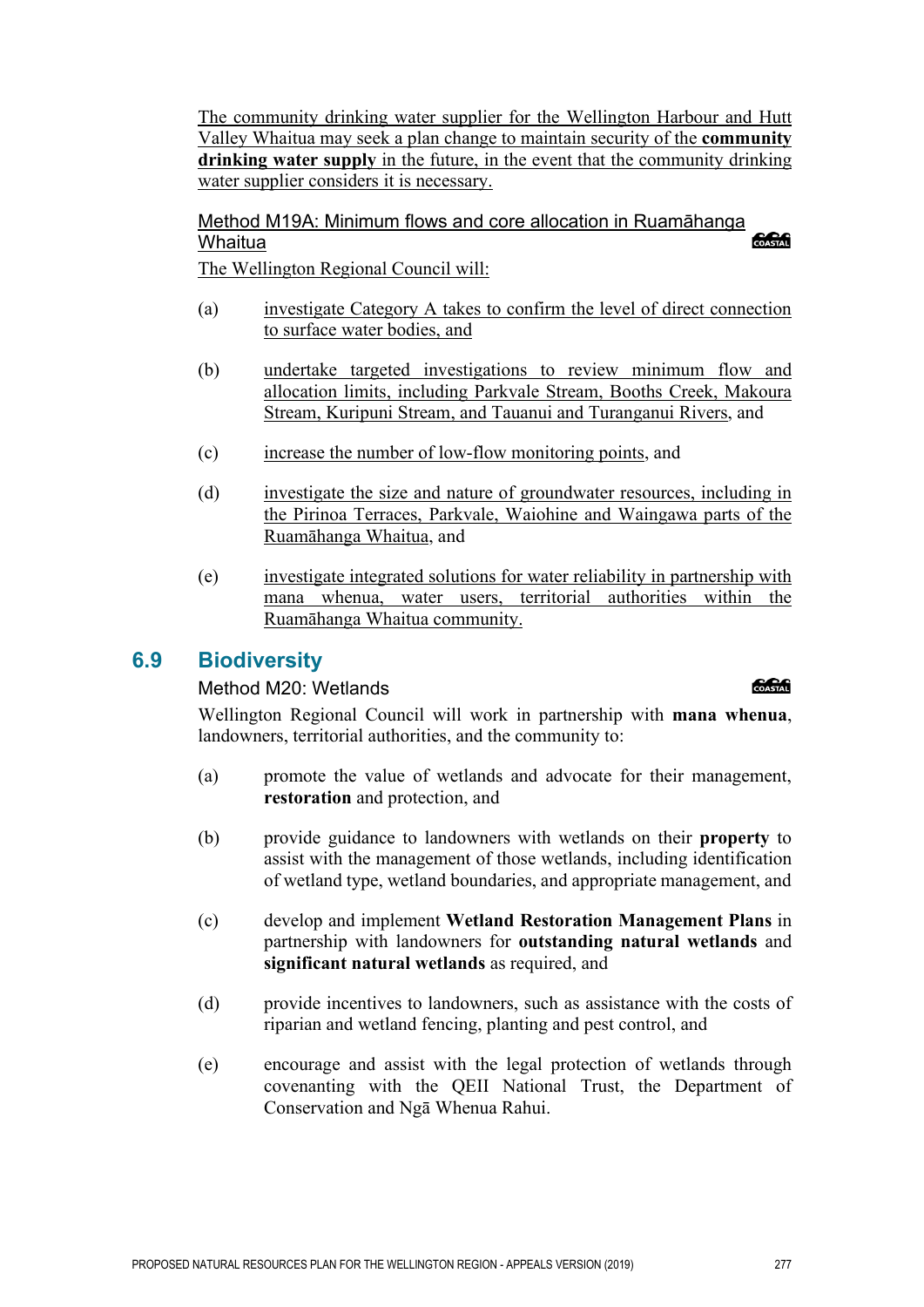#### Method M20A: Coastal Sites that meet NZCPS Policy 11

Wellington Regional Council will work with the Department of Conservation, territorial local authorities, Iwi and other parties as appropriate to:

- (a) identify sites in the coastal marine area within the region that meet the criteria set out in the New Zealand Coastal Policy Statement Policy 11, and
- (b) produce a regional list of these sites for inclusion in the Plan by plan change or variation by December 2022.

#### Method M20B: Whitebait migration

Wellington Regional Council and the Department of Conservation will collaborate to better understand the effects of different activities on whitebait migration in the Wellington Region.

#### Method M21: Fish passage

Wellington Regional Council will support the maintenance and restoration of fish passage in the region by:

- (a) developing and providing information on fish passage, and
- (b) providing training and guidance to landowners and managers, including on design or retro-fitting of culverts and river crossing structures, and
- (c) identifying priority areas for restoring fish passage in consultation with key stakeholders (including the Department of Conservation and landowners) and restoring fish passage in these areas as a priority.

## **6.10 Coast**

#### Method M22: Integrated management of the coast

Wellington Regional Council will advocate for the integrated management of the coastal marine area, by actively engaging with **mana whenua** and other agencies that have governance responsibilities in the **coastal marine area** to achieve:

- (a) good communication and information sharing, and
- (b) the protection of sites and habitats with significant indigenous biodiversity values in the coastal marine area identified in Schedule F4 (coastal sites) and Schedule F5 (coastal habitats), and
- (c) the **restoration** of natural character, and
- (d) improved public access.

## **6.11 Historic heritage**

## Method M23: Archaeological discovery protocols

Wellington Regional Council will require consent holders to have an archaeological discovery protocol in place, as a condition of resource consent,

## COASTAL

#### eses

## **Colection**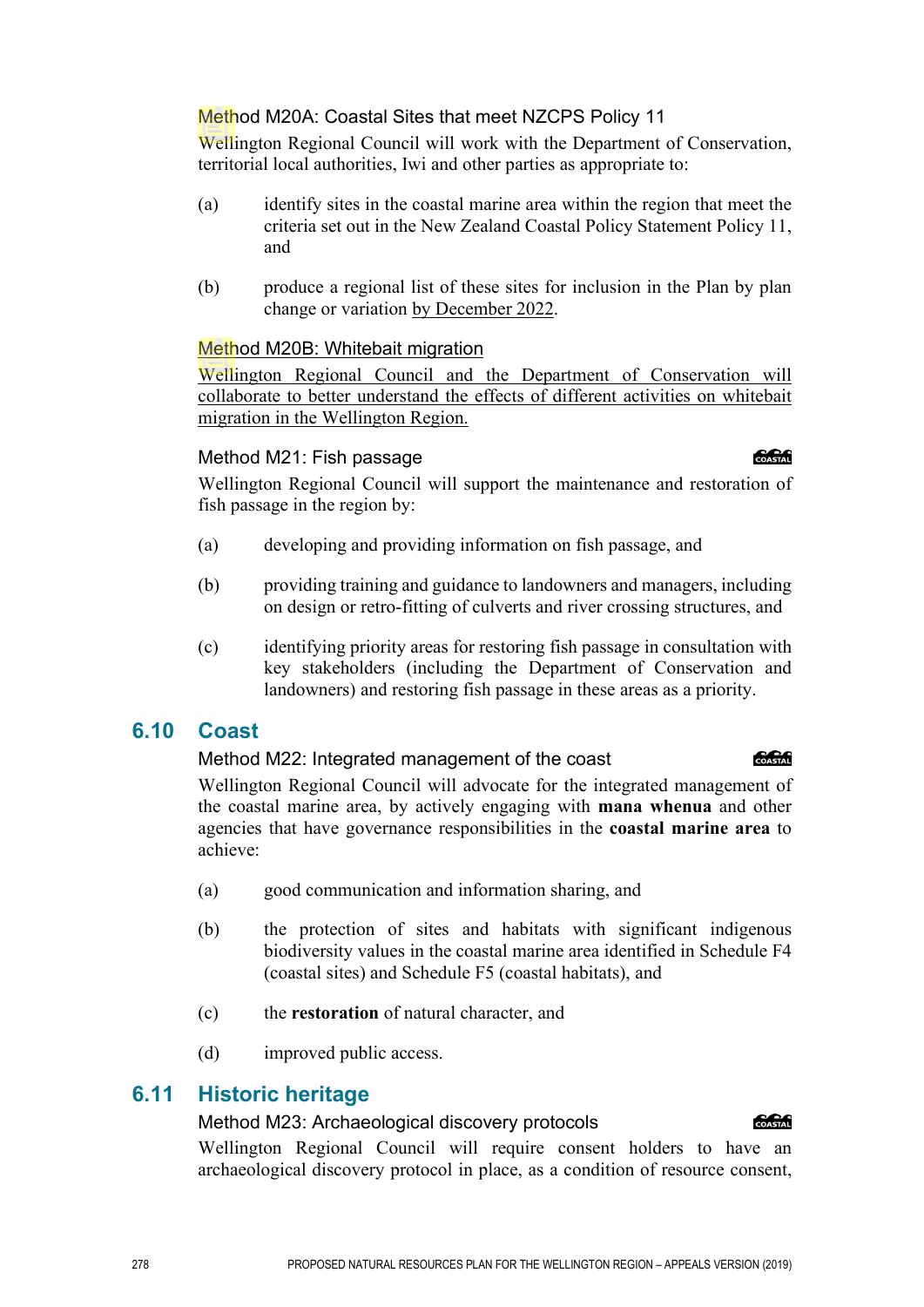for ground disturbance activities. These protocols will ensure that appropriate actions take place should any archaeological material be uncovered unexpectedly.

Method M23A: Archaeological Authority requirements under the Heritage New Zealand Pouhere Taonga Act 2014

When applications are received for ground disturbance activities near recorded archaeological sites, the Wellington Regional Council will advise consent holders that there are also separate consent requirements for the modification or destruction of an archaeological site under the Heritage New Zealand Pouhere Taonga Act 2014. This may be by including an Advice Note in conditions in resource consents.

# **6.12 Natural features and landscapes**

Method M24: Outstanding natural features and landscapes and outstanding/high natural character

COASTAL

Wellington Regional Council will work with city and district councils and the community to:

- (a) identify outstanding natural features and landscapes within the region, and
- (b) identify areas with outstanding/high natural character in the coastal environment and the beds of lakes and rivers, and wetlands, and
- (c) produce a regional list of these features, landscapes and areas  $\frac{by}{2017}$ for inclusion in the Plan and notify a  $by$ -plan change or variation by 2023 for the coastal environment and by 2026 for natural character in the beds of lakes and rivers, and wetlands, and
- (d) review the Plan's response to managing adverse effects on natural character, natural features and natural landscape classification outside the coastal environment once the Wellington Regional Council assessments under Method 24 (a) and (b) have been completed.

## Method M24A: Interim identification of outstanding natural features and<br>landscapes and outstanding/high natural character landscapes and outstanding/high natural character

Until the location of areas of high and outstanding natural character and outstanding natural features and landscapes in the coastal environment and the beds of rivers, lakes and wetlands are included in the Plan, Wellington Regional Council will assist resource consent applicants in determining whether an assessment to identify the areas and features described in Policy P24 is needed:

## **6.13 Mana whenua**

Method M25: Understanding and providing for mana whenua values<br>and relationshins and relationships

Wellington Regional Council will work with **mana whenua** to assist communities in understanding and providing for **mana whenua** values and, in particular, their relationships with air, land and water within **Ngā Taonga Nui a Kiwa**.